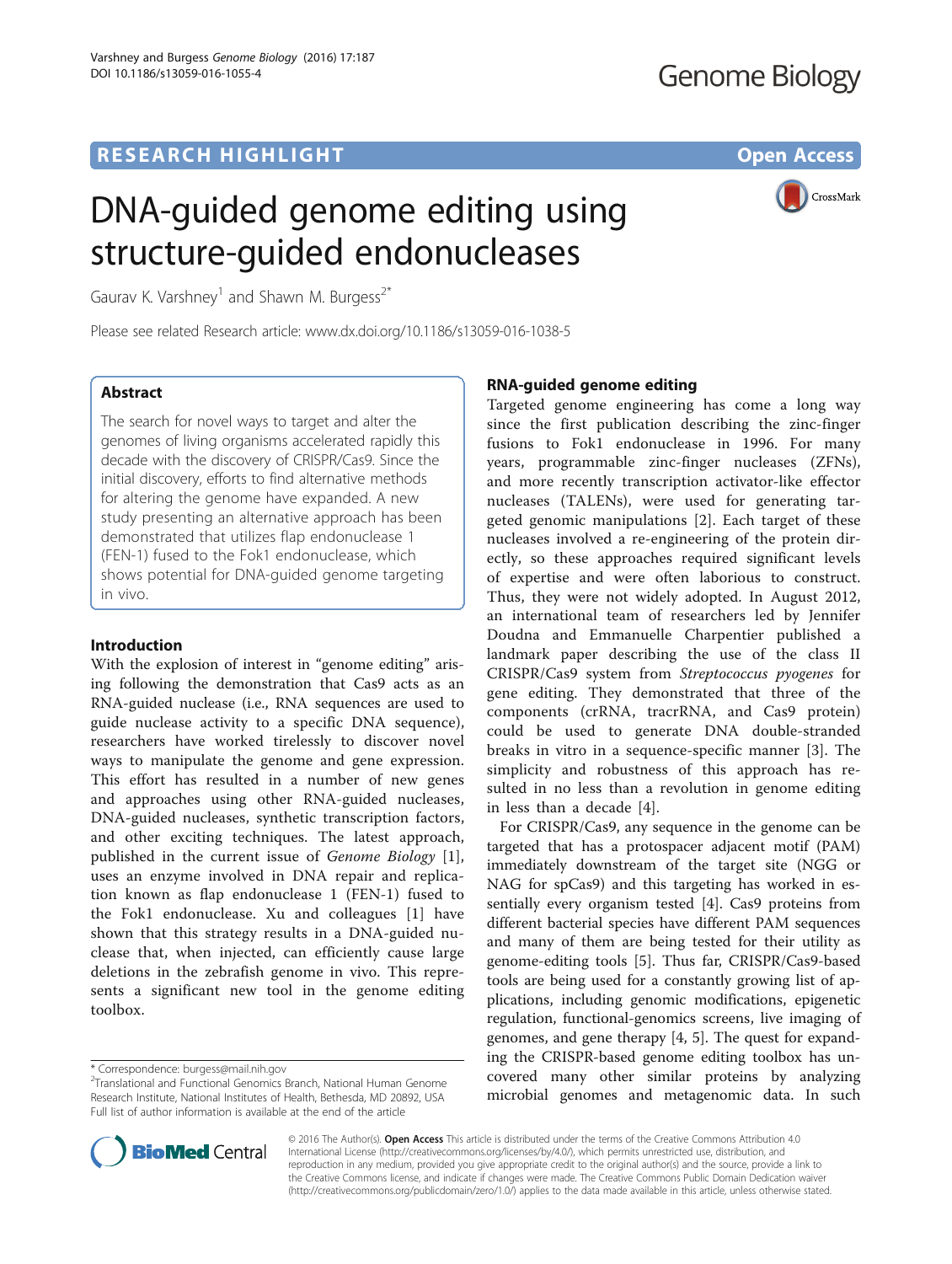studies, researchers have discovered other members of class II CRISPR systems, such as Cpf1, C2c1, C2c2, and C2c3 [[6\]](#page-3-0). The endonuclease Cpf1 has been shown to work in in vivo genome editing; C2c2 has endoribonuclease activity with the ability to edit RNA; and these other enzymes could further revolutionize the genome editing toolbox. By increasing the number of available PAM sites with new class II components such as Cpf1, or targeting RNA instead of DNA in the case of C2c2, the "target space" of the genome increases, making more types of editing possible.

## DNA-guided genome editing

# Genome editing mediated by Natronobacterium gregoryi NgAgo

The rapid progress adapting Cas9 into a ubiquitous tool of molecular biology research further motivated researchers to look for additional alternatives for genome editing. In this quest, a group from China led by Chunyu Han has developed a DNA-guided genome editing method using the Argonaute protein from Natronobacterium gregoryi (NgAgo) [[7\]](#page-3-0). Argonaute from Thermo thermophiles (TtAgo) has previously been shown to edit plasmid DNA at non-physiological temperatures (>65 °C) [\[8](#page-3-0)]. In the Han group publication, the Argonaute protein NgAgo was able to edit DNA in cell culture at 37 °C. The NgAgo-mediated genome editing requires a 5′ phosphorylated 24-nucleotide DNA guide and the Argonaute protein. This new method generated tremendous excitement within the scientific community, in part because, in contrast to CRISPR/Cas9, NgAgo did not have any sequence constraints. Han and colleagues showed that purified Argonaute protein, together with a guide DNA, could cleave plasmids in vitro. While these results were very exciting, reproducibility has been a nagging issue and the utility or validity of this approach is still in question [\[9\]](#page-3-0).

# Genome editing mediated by a structure-guided endonuclease

A recent study published in the current issue of Genome Biology by Xu and colleagues potentially adds yet another tool—structure-guided endonuclease (SGN)—to the rapidly increasing genome-editing toolbox [[1\]](#page-3-0). Three key features of this approach are that, first, the FEN-1 fusion can use DNA oligomers to target a specific locus; second, targeting using this approach has a tendency to create larger deletions on the order of several hundreds to thousands of bases, and finally, the authors were able to demonstrate that this approach works in zebrafish embryos, showing that targeting is possible in an animal model.

Structure-guided nuclease-mediated DNA editing uses an engineered SGN comprising FEN-1, which recognizes a 3′ "flap" structure (consisting of a double-stranded helix where one strand is shorter, creating a flap at the end; Fig. [1](#page-2-0)), and the cleavage domain of the Fok1 endonuclease. FEN-1 uses a guide DNA comprising a (minimum) 20 base-pair (bp) complementary sequence to the target site where the 3′ end has a single-base mismatch creating an unpaired base, forming the "flap" structure. Similar to ZFNs and TALENS, in the SGN strategy, the two halves of the Fok1 endonuclease are brought together by two adjacent targets on opposite strands, in essence creating a 40-bp or longer target sequence (Fig. [1](#page-2-0)).

Xu and colleagues tested different lengths of guide DNA, ranging from 10–60 nucleotides. SGN failed to cleave targets that were less than 20 nucleotides but good cutting efficiency was achieved for 20–60 bp DNA guides. Although the authors were able to demonstrate convincingly that SGN cuts single-stranded target DNA using guide DNAs of 20–60 nucleotides, no quantification of cutting efficiencies was reported. Based on visual inspection of the polyacrylamide gel electrophoresis (PAGE) results, it is possible that the guide DNAs of length 50 nucleotides were the most efficient size for cutting, but additional experiments are needed to verify this possibility and to evaluate the general efficacy of SGNs in vivo. Given that a 3′ unpaired flap is essential for FEN-1 to recognize the target, Xu and colleagues tested all possible 3′ nucleotide mismatches (C-T, G-T, T-T, C-A, G-A, A-A, C-C, A-C, T-C, A-G, T-G, G-G) and were not able to detect any differences in their DNA cutting efficiencies. More quantification data will be helpful in determining the effect of unpaired bases on the cutting efficiency.

SGNs cut the target sites 9–10 nucleotides away from the 3′ end of the guide DNA. Xu et al. extended their in vitro studies by testing the ability of SGNs to edit genes in vivo by using zebrafish embryos. First, they injected two guide DNAs targeting enhanced green fluorescent protein (eGFP) with SGN mRNA into onecell-stage embryos. These injections generated mutations in up to 25 % of the sequenced eGFP DNA. The authors also tested the effect of distance between the two guides on mutagenesis efficiencies. The guide DNA pairs spaced by 0, 8, 18, 32, and 50 bp generated mutations with 4, 0, 6.5, 18, and 25 % efficiencies, respectively. In addition to eGFP, the authors targeted two zebrafish genes—znf703 and cyp26b1—and were able to generate genomic mutations with  $~10$  % efficiency. The mutagenic efficiencies were low compared with those of CRISPR-Cas9 but there are still significant opportunities to optimize the efficacy of the approach.

For ZFNs, TALENs, and CRISPR/Cas9, one common feature is that the insertions and deletions generated by the double-stranded break are typically small, most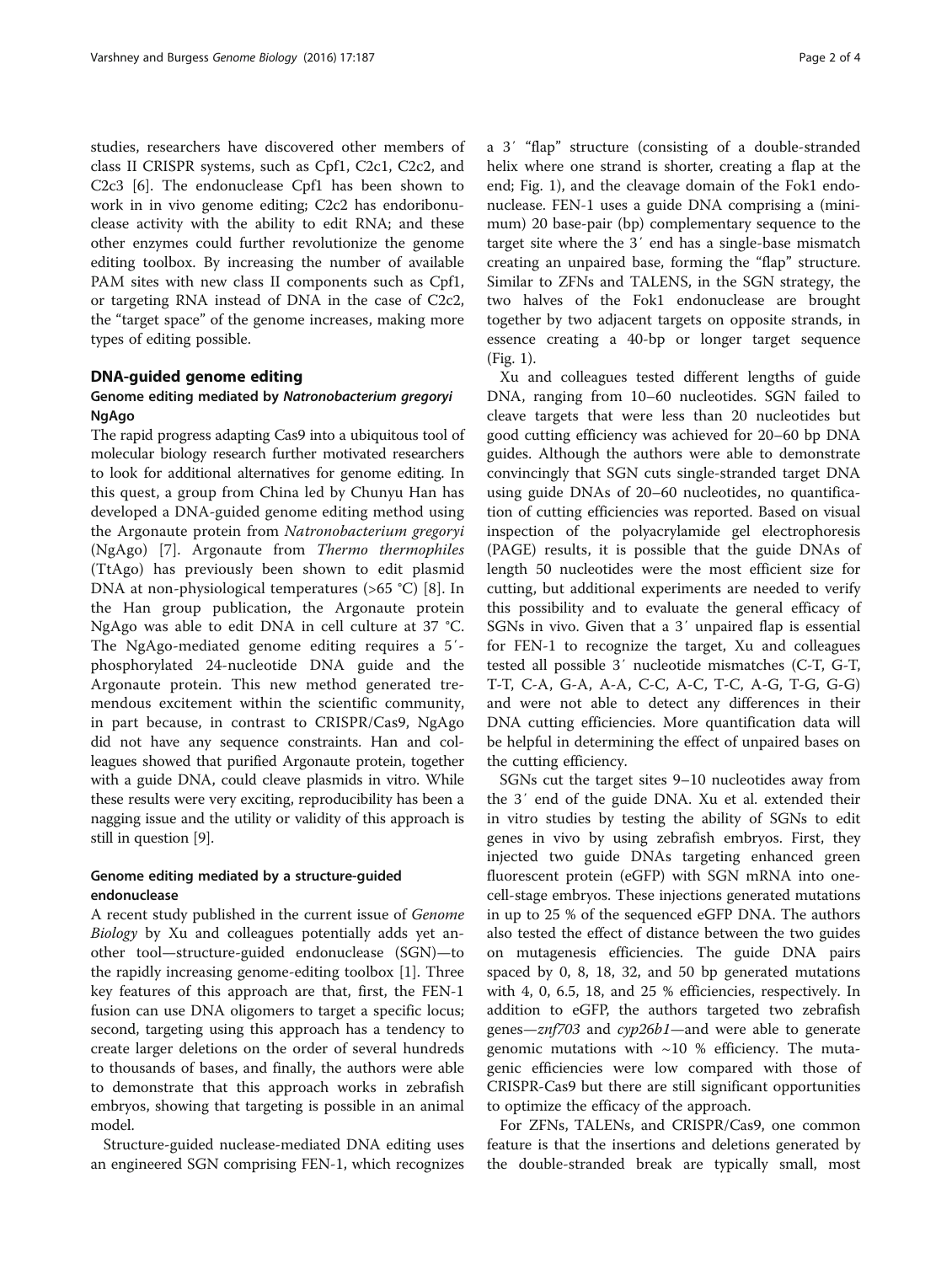<span id="page-2-0"></span>

being on the order of just a few nucleotides to tens of nucleotides. The in vivo deletions identified using an SGN approach were much larger, ranging from approximately 650 to 2600 bp. It is currently unknown why these larger deletions are being generated but it potentially has something to do with the normal functions of FEN-1, which has been implicated in both DNA repair and replication. The combination of Fok1 activity and FEN-1 together might cause a "chain reaction" that creates deletions larger than those simple double-stranded breaks generated by the other techniques. When targeting genes for inactivation, it is obviously advantageous to be able to generate larger deletions to ensure that gene function is truly disrupted. Occasionally falsenegatives can arise because a smaller, frame-shifting

mutation is masked biologically by compensation mechanisms. A larger deletion can prevent these potential errors.

### Concluding remarks

In the rapidly changing landscape of genome editing, the SGN approach is an exciting new option. The flexibility and simplicity of DNA-guided genome targeting is a major strength, as is its potential for generating larger deletions. Given the endogenous DNA repair functions of FEN-1, it will be interesting to see in the future whether there is a potential to stimulate specific changes in sequence using repair templates. With validation from other laboratories, the work of Xu and colleagues could result in an important alternative to RNA-guided Cas9 for genome engineering.